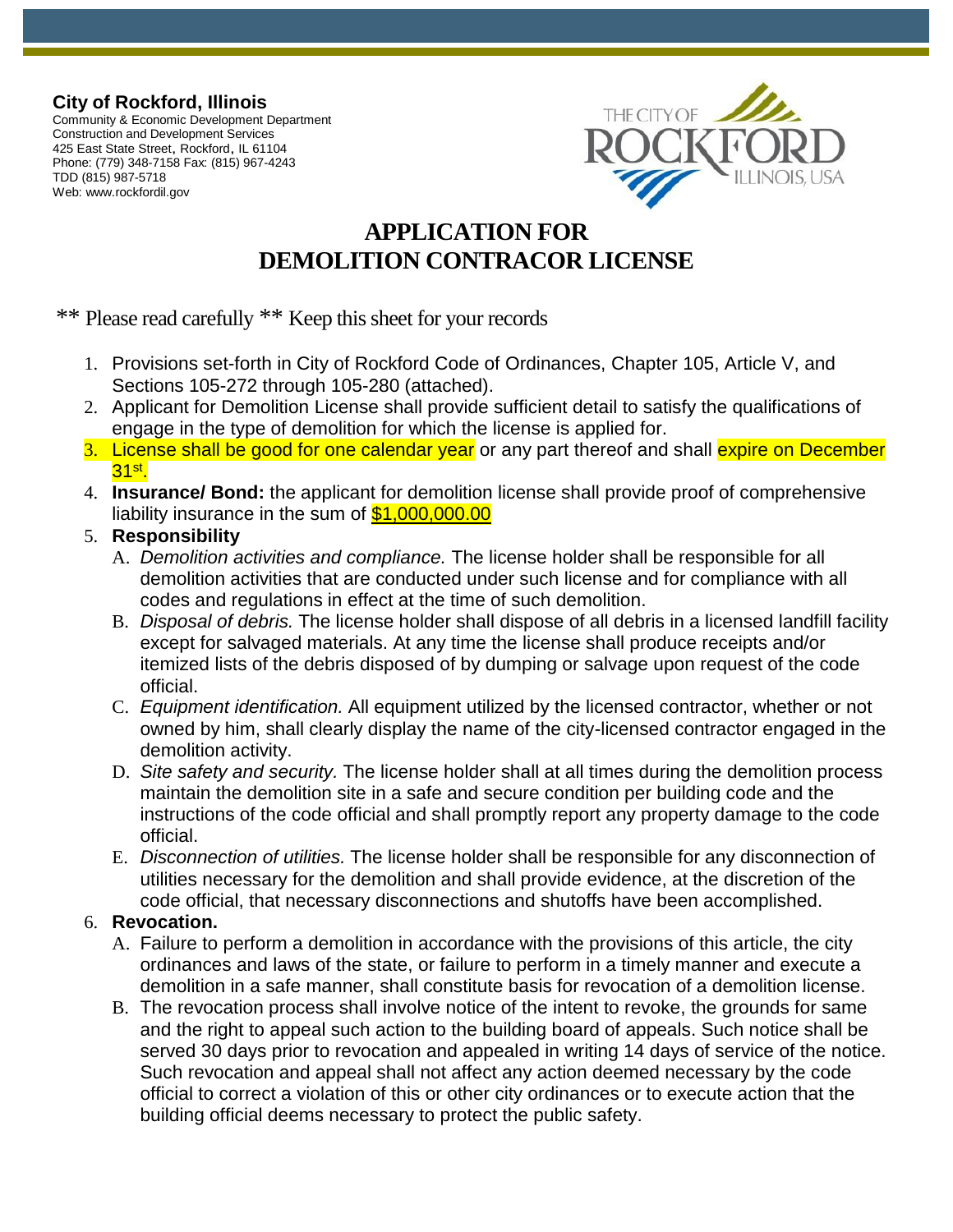

## **APPLICATION FOR DEMOLITION CONTRACTOR LICENSE**

### *Applicant information*

### **1. Individual Information**

| Name of applicant:                                                                |             | Phone # |       |            |
|-----------------------------------------------------------------------------------|-------------|---------|-------|------------|
| Address                                                                           | <u>City</u> |         | State | <b>Zip</b> |
| Email:                                                                            |             |         |       |            |
| 2. Have you held a City of Rockford demolition license before?   NO<br><b>YES</b> |             |         |       |            |
| If "yes," what years did you hold the license? :<br>What license did you hold? :  |             |         |       |            |
| Company Information                                                               |             |         |       |            |

#### **3. Company Information**

| Company Name:                                                          |             | Office<br>Phone # |              |            |
|------------------------------------------------------------------------|-------------|-------------------|--------------|------------|
| Address                                                                | <b>City</b> |                   | <b>State</b> | <b>Zip</b> |
| Email:                                                                 |             |                   |              |            |
| 4. Will you be outsourcing demolition jobs/bids to another company? NO |             |                   |              | YFS.       |

| If "yes," list sub-contractor used and provide their City of Rockford issued license number: |           |  |
|----------------------------------------------------------------------------------------------|-----------|--|
| Company Name:                                                                                | License # |  |
|                                                                                              |           |  |

*5. List of the equipment to be used in connection with demolition work. Include license plate numbers and/or number on equipment. Attach additional sheets if necessary.* 

| 6. Who will you be using for asbestos?                     |         |         |         |
|------------------------------------------------------------|---------|---------|---------|
| Which license are you applying for?                        | Class A | Class B | Class C |
| "A" shall be $$275$ "B" shall be $$145$ "C" shall be $$75$ |         |         |         |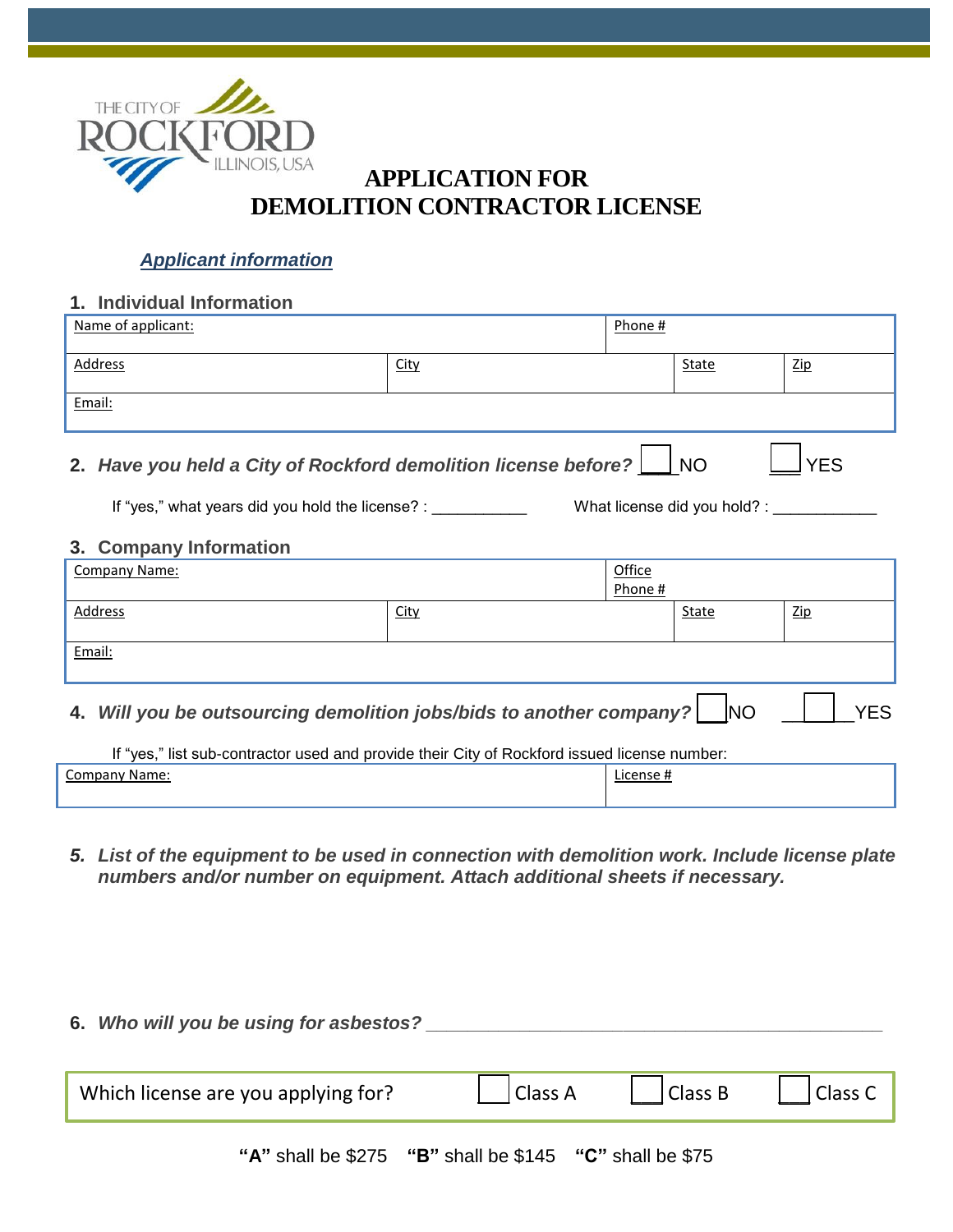# Applying for Class A

Class A allow the license holder to perform all types of demolitions subject to the provision of the city building code and all other applicable city ordinances and regulations in effect. Applicants must demonstrate five years of experience actively engaged in the business of demolition and three years of experience over that time in the demolition of all of the following types of buildings:

- 1. Buildings over two stories in height that shall not include attic space over 45 feet in height;
- 2. Buildings situated on a lot less than ten feet from adjacent buildings or sidewalk;
- 3. Buildings with common or party walls shared with an adjacent property or located immediately adjacent to a right-of-way; and
- 4. Buildings determined by a qualified person to be structurally unsound.

### **A. Overall experience:**

Minimum 5 years actively engaged in demolition.

| Name & Address of company<br>worked for | Job Title &/or Duties | Dates (start &<br>end dates) |
|-----------------------------------------|-----------------------|------------------------------|
|                                         |                       |                              |
|                                         |                       |                              |
|                                         |                       |                              |

## **B. Types of Buildings (3 year experience in demolition of all of the following):**

1. Buildings over two stories of 45ft.

| <b>Address of Building</b> | Date Completed |
|----------------------------|----------------|
|                            |                |
|                            |                |
|                            |                |
|                            |                |
|                            |                |
|                            |                |

#### 2. Buildings on a lot less than 10 feet from adjacent buildings or sidewalks.

|                     |                            | Aprox. Distance from adj. |      |
|---------------------|----------------------------|---------------------------|------|
| <b>Company Name</b> | <b>Address of Building</b> | buildings or sidewalk     | Date |
|                     |                            |                           |      |
|                     |                            |                           |      |
|                     |                            |                           |      |
|                     |                            |                           |      |
|                     |                            |                           |      |
|                     |                            |                           |      |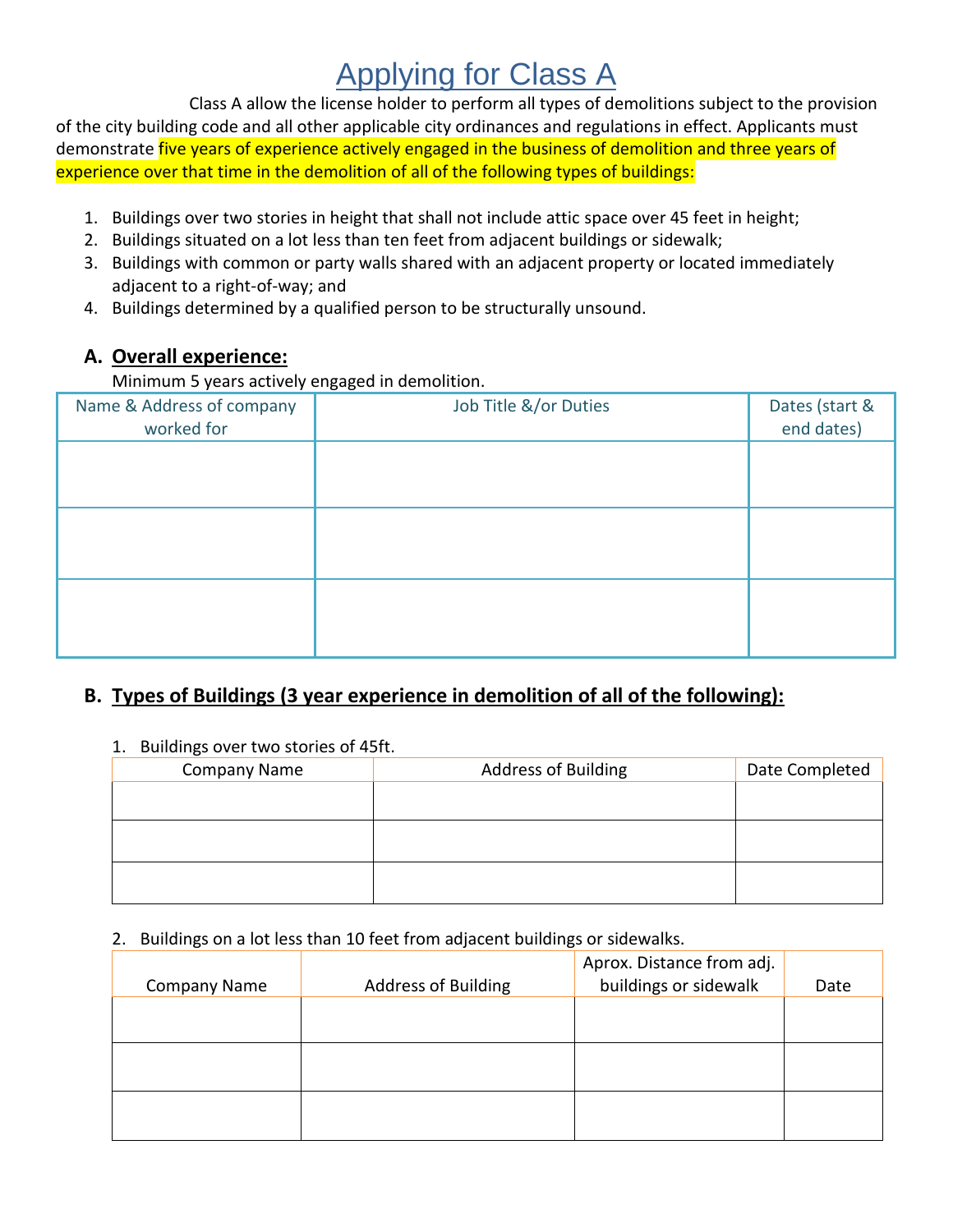### 3. Buildings with party walls or located immediately adjacent to a right-of-way.

| Address of Buildings | Date |
|----------------------|------|
|                      |      |
|                      |      |
|                      |      |
|                      |      |
|                      |      |
|                      |      |

### 4. Buildings determined to be structurally unsound.

| <b>Address of Buildings</b> | Reason why Structurally Unsound | Date |
|-----------------------------|---------------------------------|------|
|                             |                                 |      |
|                             |                                 |      |
|                             |                                 |      |
|                             |                                 |      |
|                             |                                 |      |
|                             |                                 |      |

Class A licenses are \$275 Do not forget to sign the last page! Applications turned in without a signature will not be reviewed.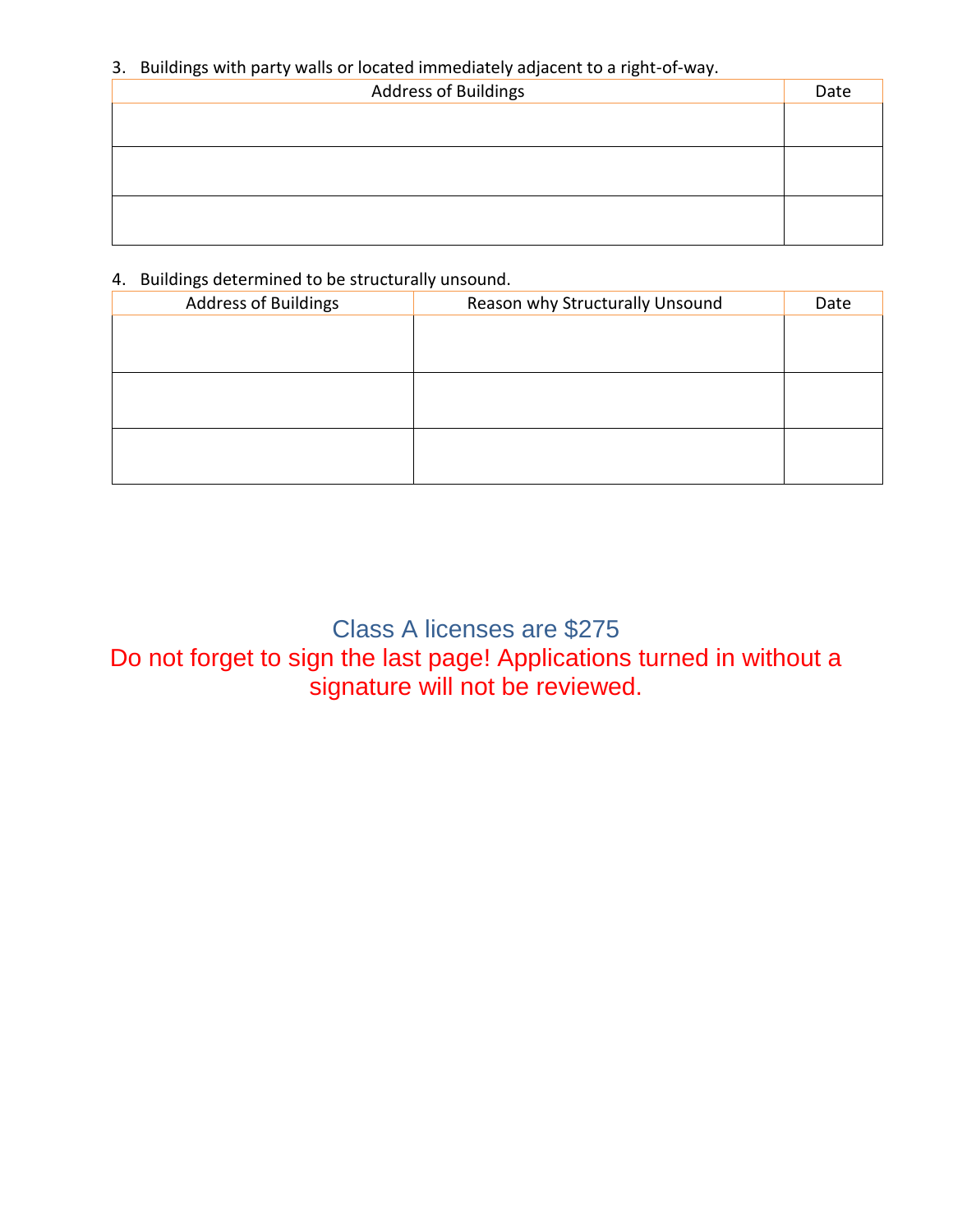# Applying for Class B

Class B allow the license holder to perform the types of demolitions listed in subsections  $(2)a$ ,  $(2)b$  and  $(2)c$  of this section. Applicants for a class B license must demonstrate three years of experience actively engaged in the business of demolition and successful demolition of a minimum of ten buildings.

- 1. Buildings two stories or less and less than 45 feet in height;
- 2. Buildings in excess of ten feet from the adjacent buildings or sidewalk; and
- 3. Buildings listed in subsections (1)a. through (1)d. of this section, under the supervision of, and permit issued to, a class A license holder.

### **A. Overall experience:**

Minimum 3 years of experience actively engaged in the business of demolition or completion of 10 buildings as listed below

| Name & Address of company<br>worked for | Job Title &/or Duties | Dates (start &<br>end dates) |
|-----------------------------------------|-----------------------|------------------------------|
| 1.                                      |                       |                              |
|                                         |                       |                              |
| $\overline{2.}$                         |                       |                              |
|                                         |                       |                              |
| 3.                                      |                       |                              |
|                                         |                       |                              |
| 4.                                      |                       |                              |
|                                         |                       |                              |
| 5.                                      |                       |                              |
|                                         |                       |                              |
| 6.                                      |                       |                              |
|                                         |                       |                              |
| 7.                                      |                       |                              |
|                                         |                       |                              |
| 8.                                      |                       |                              |
|                                         |                       |                              |
|                                         |                       |                              |
| 9.                                      |                       |                              |
|                                         |                       |                              |
| 10.                                     |                       |                              |
|                                         |                       |                              |
|                                         |                       |                              |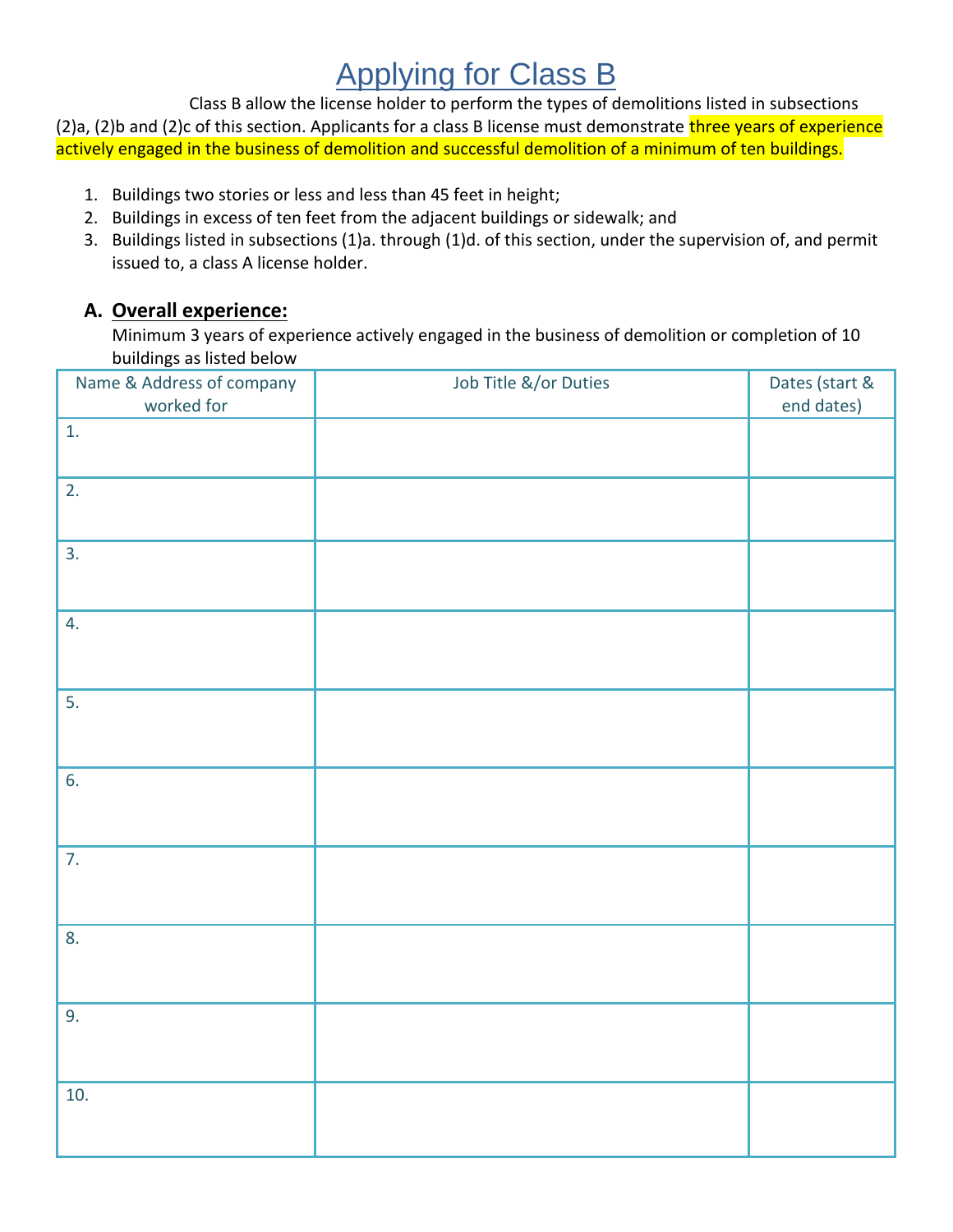### **B. Types of Buildings (3 year experience in demolition of all of the following):**

#### 1. Buildings over two stories or less

| <b>Company Name</b> | <b>Address of Building</b> |                   |
|---------------------|----------------------------|-------------------|
|                     |                            | Date<br>Completed |
|                     |                            |                   |
|                     |                            |                   |
|                     |                            |                   |
|                     |                            |                   |
|                     |                            |                   |
|                     |                            |                   |

2. Buildings in excess of 10 feet from adjacent buildings or sidewalks.

| <b>Company Name</b> | <b>Address of Building</b> | Aprox. Distance from adj.<br>buildings or sidewalk | Date |
|---------------------|----------------------------|----------------------------------------------------|------|
|                     |                            |                                                    |      |
|                     |                            |                                                    |      |
|                     |                            |                                                    |      |

3. Buildings listed for Class "A" type which were demolished under the supervision of a Class "A" contractor.

| <b>Address of Buildings</b> | Name of Class "A" Contractor that supervised. | Date |
|-----------------------------|-----------------------------------------------|------|
|                             |                                               |      |
|                             |                                               |      |
|                             |                                               |      |
|                             |                                               |      |
|                             |                                               |      |
|                             |                                               |      |

Class B licenses are \$145 Do not forget to sign the last page! Applications turned in without a signature will not be reviewed.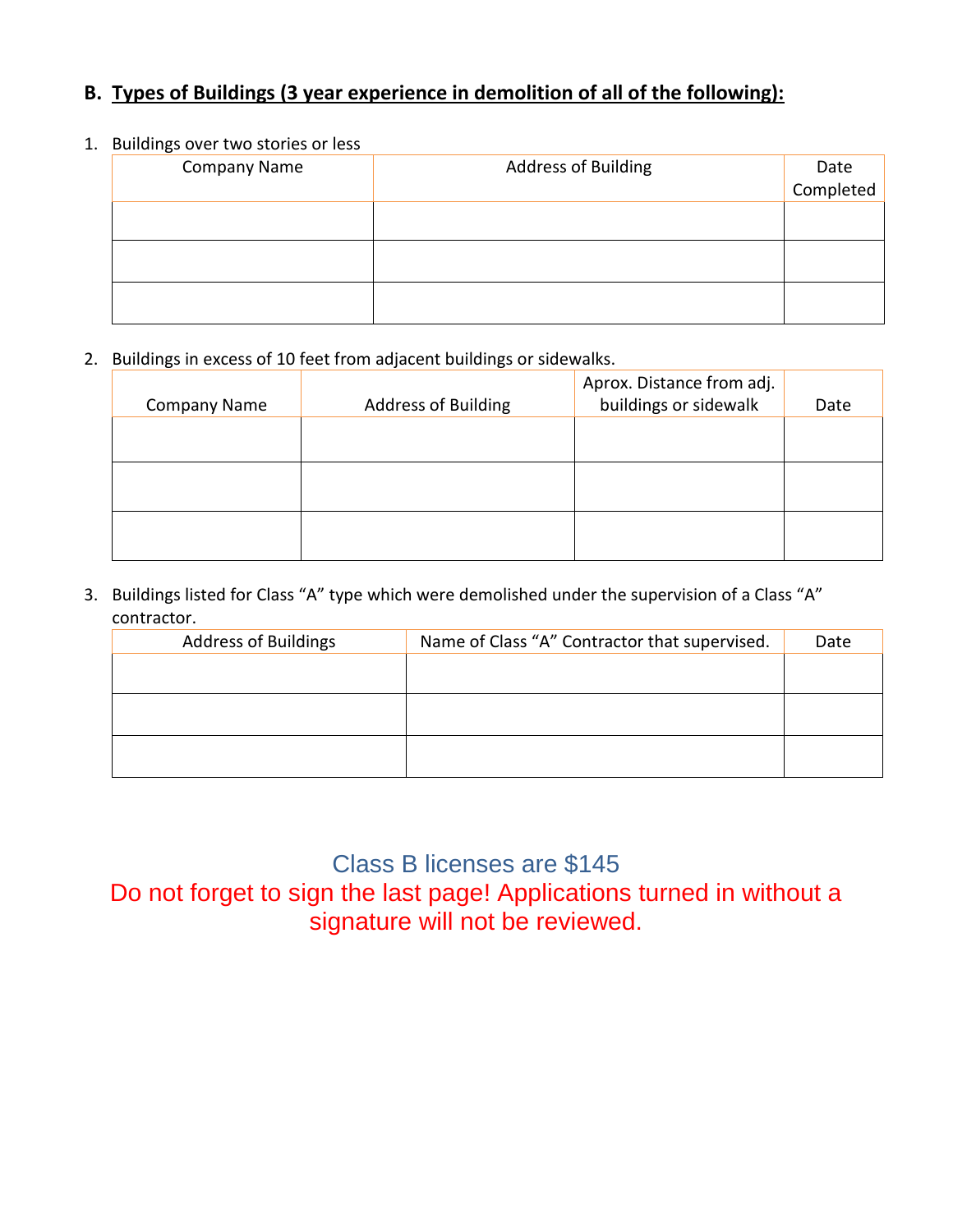# Applying for Class C

Class C allow the license holder to perform the types of demolitions listed in subsections (3)a, (3)b and (3)c of this section. Applicants for a class C license must demonstrate two years of experience actively engaged in the business of building construction and/or demolition of accessory structures and/or detached garages associated with residential occupancies and successful construction and/or demolition of a minimum of five buildings.

- 1. Buildings one story and less than 25 feet in height.
- 2. Buildings in excess of ten feet from adjacent buildings or sidewalk.
- 3. Detached accessory buildings or garages associated with residential occupancies.

### **A. Overall experience:**

Minimum 2 years of experience actively engaged in the business of building construction and/or demolition of accessory structures and/or detached garages associated with residential occupancies and successful construction and/or demolition of 5 buildings

| Name & Address of company<br>worked for | Job Title &/or Duties | Dates (start &<br>end dates) |
|-----------------------------------------|-----------------------|------------------------------|
| 1.                                      |                       |                              |
| 2.                                      |                       |                              |
| 3.                                      |                       |                              |
| 4.                                      |                       |                              |
| 5.                                      |                       |                              |

## **B. Types of Buildings (successful completion of a min of five (5) buildings and shall be limited to demolition of the following types):**

1. Buildings 1 story and less than 25 feet in height.

| <b>Company Name</b> | <b>Address of Building</b> | Date Completed |
|---------------------|----------------------------|----------------|
| $\mathbf 1$         |                            |                |
| 2.                  |                            |                |
| 3.                  |                            |                |
| 4.                  |                            |                |
| 5.                  |                            |                |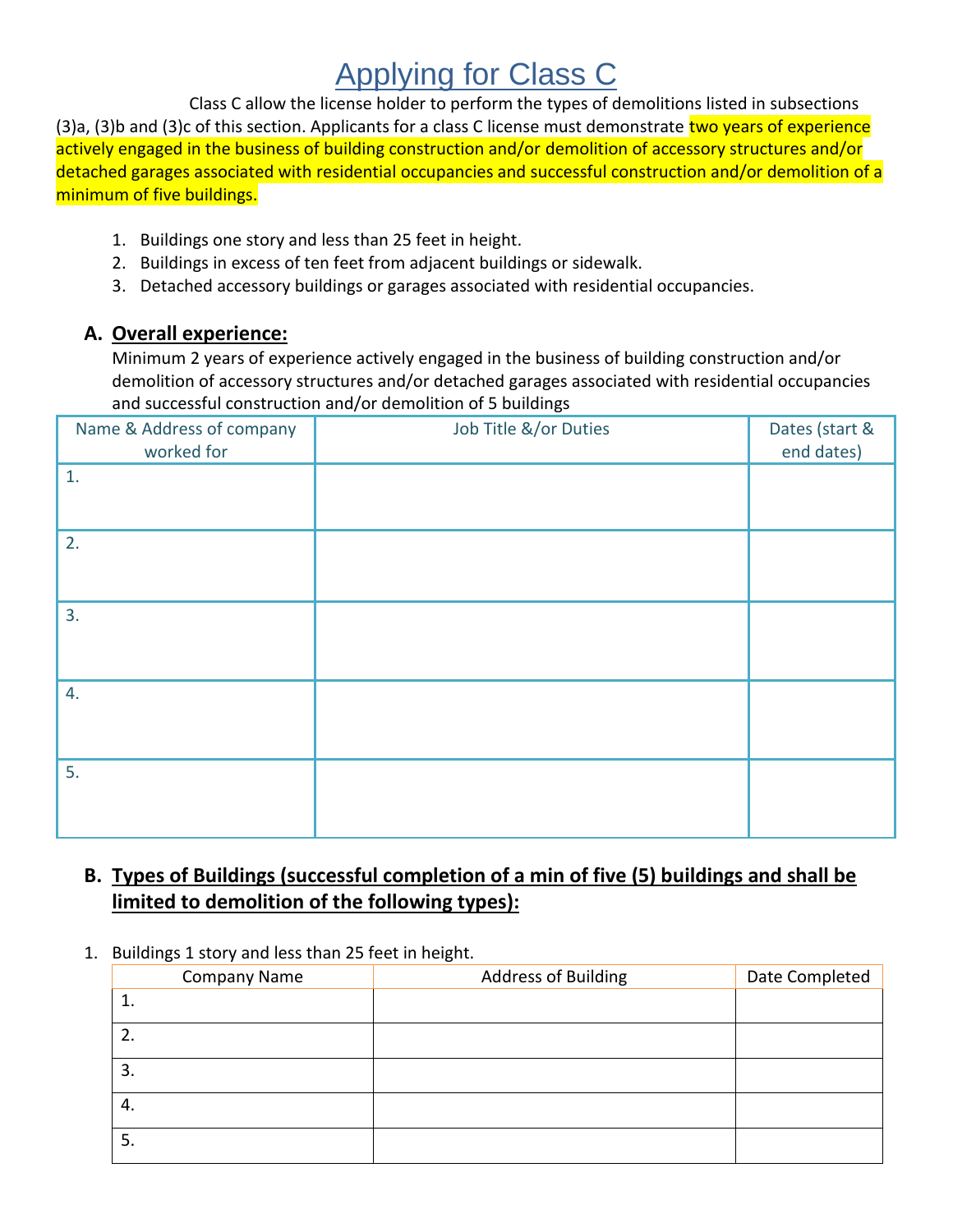2. Buildings in excess of 10 feet from adjacent buildings or sidewalks.

|                     |                            | Aprox. Distance from adj. |      |
|---------------------|----------------------------|---------------------------|------|
| <b>Company Name</b> | <b>Address of Building</b> | buildings or sidewalk     | Date |
| 1.                  |                            |                           |      |
|                     |                            |                           |      |
| 2.                  |                            |                           |      |
|                     |                            |                           |      |
| 3.                  |                            |                           |      |
|                     |                            |                           |      |
| 4.                  |                            |                           |      |
|                     |                            |                           |      |
| 5.                  |                            |                           |      |
|                     |                            |                           |      |

3. Detached accessory buildings or garages associated with residential occupancies.

| $\overline{\phantom{a}}$<br>__<br><b>Address of Buildings</b> | $\sim$<br>Type of Accessory<br>Structure | Date |
|---------------------------------------------------------------|------------------------------------------|------|
| 1.                                                            |                                          |      |
| 2.                                                            |                                          |      |
| 3.                                                            |                                          |      |
| 4.                                                            |                                          |      |
| 5.                                                            |                                          |      |

# Class C licenses are \$75

Do not forget to sign the last page! Applications turned in without a signature will not be reviewed.